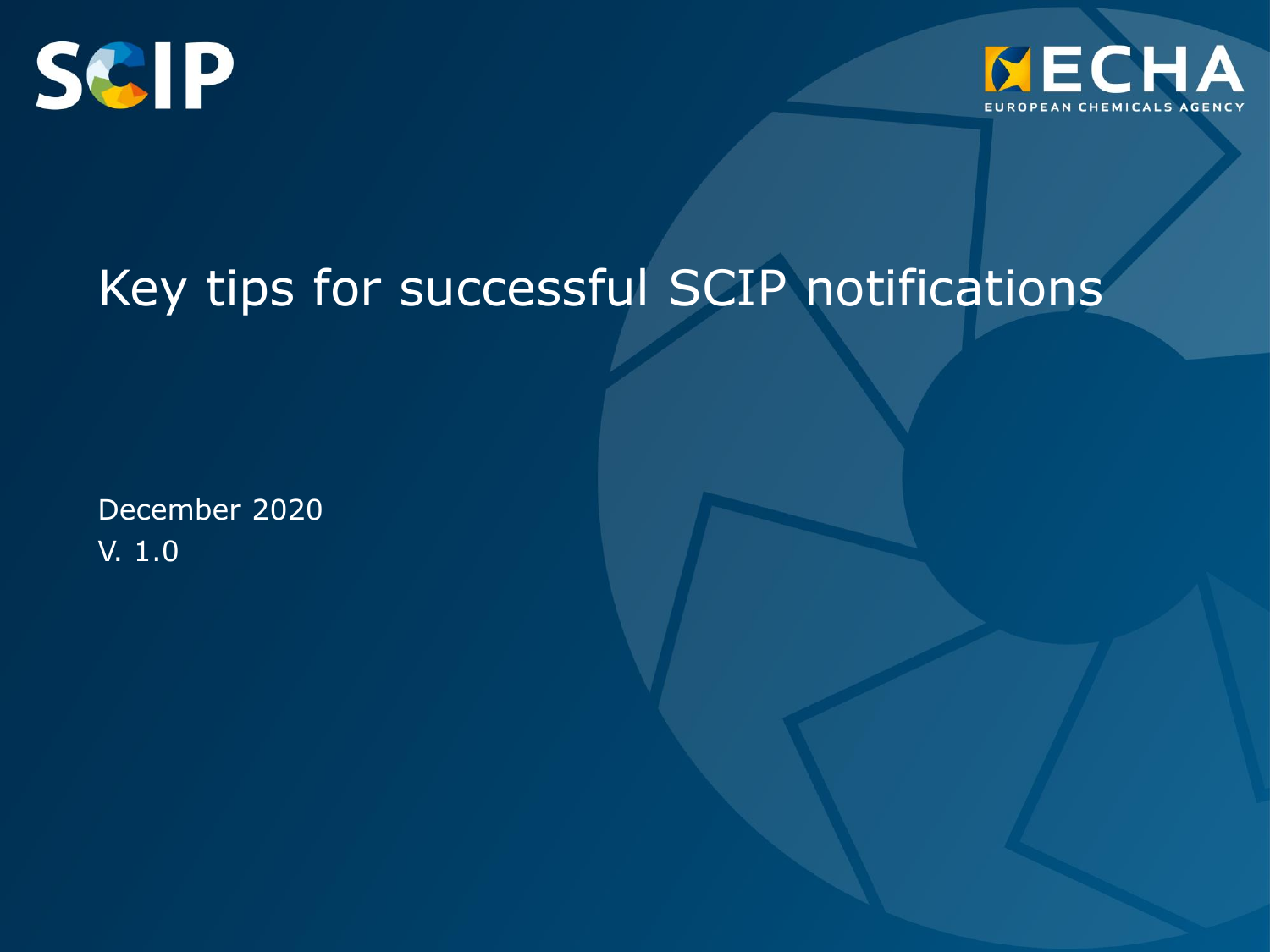



### **Keep in mind the SCIP database objectives:**

- **Ensure** that the information on (severely) hazardous substances is available throughout the whole lifecycle of products and materials, including at the waste stage.
- **Reduce** their content in materials and products, including recycled materials.

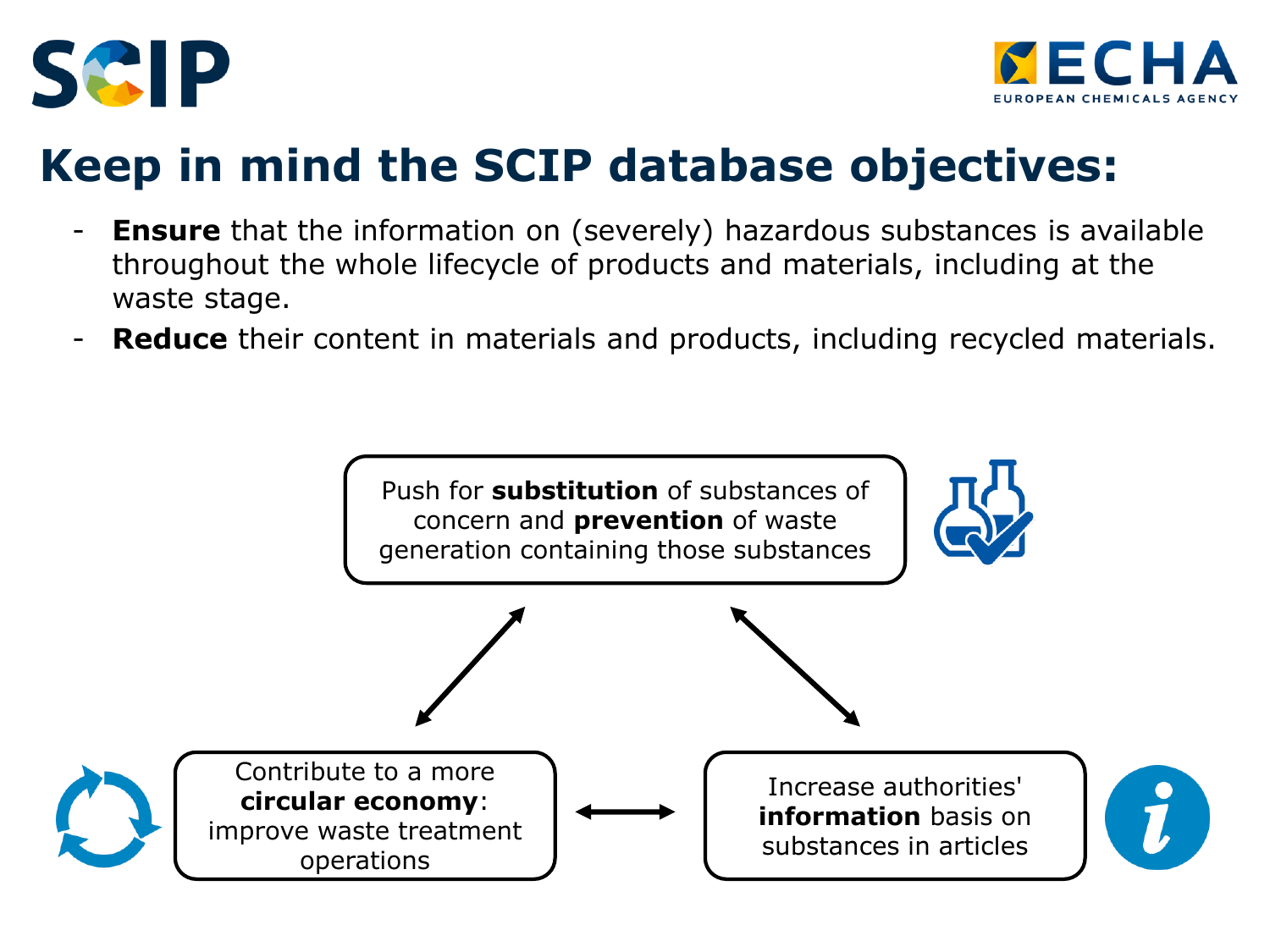



### **SCIP database improves transparency on articles with (severely) hazardous substances**

#### **Information to be clearly understandable to target audiences.**

It is the responsibility of companies to submit their data in a clear and understandable way.

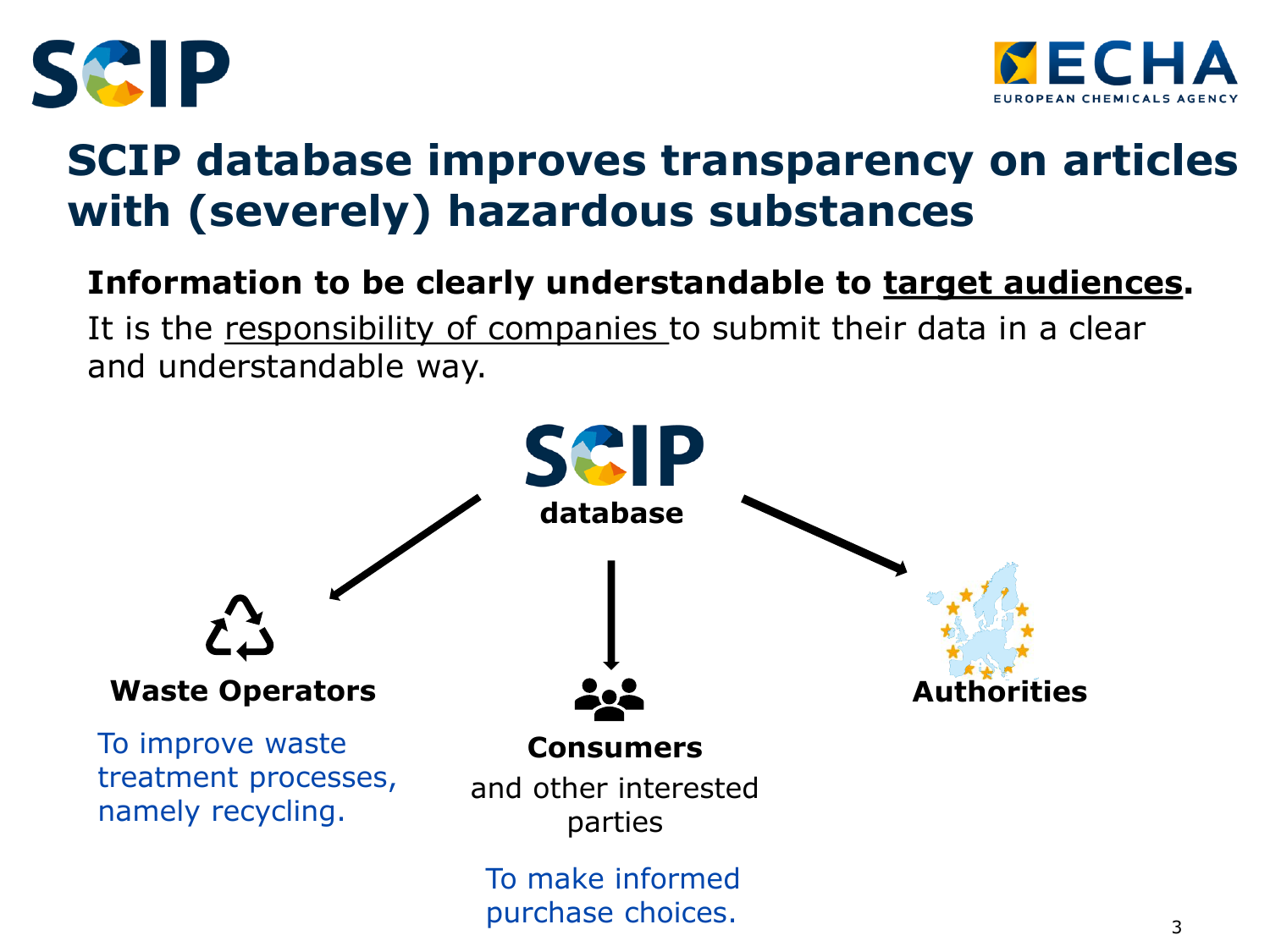



### **Work in a collaborative way within your supply chain and use suitable approaches to prepare your notifications**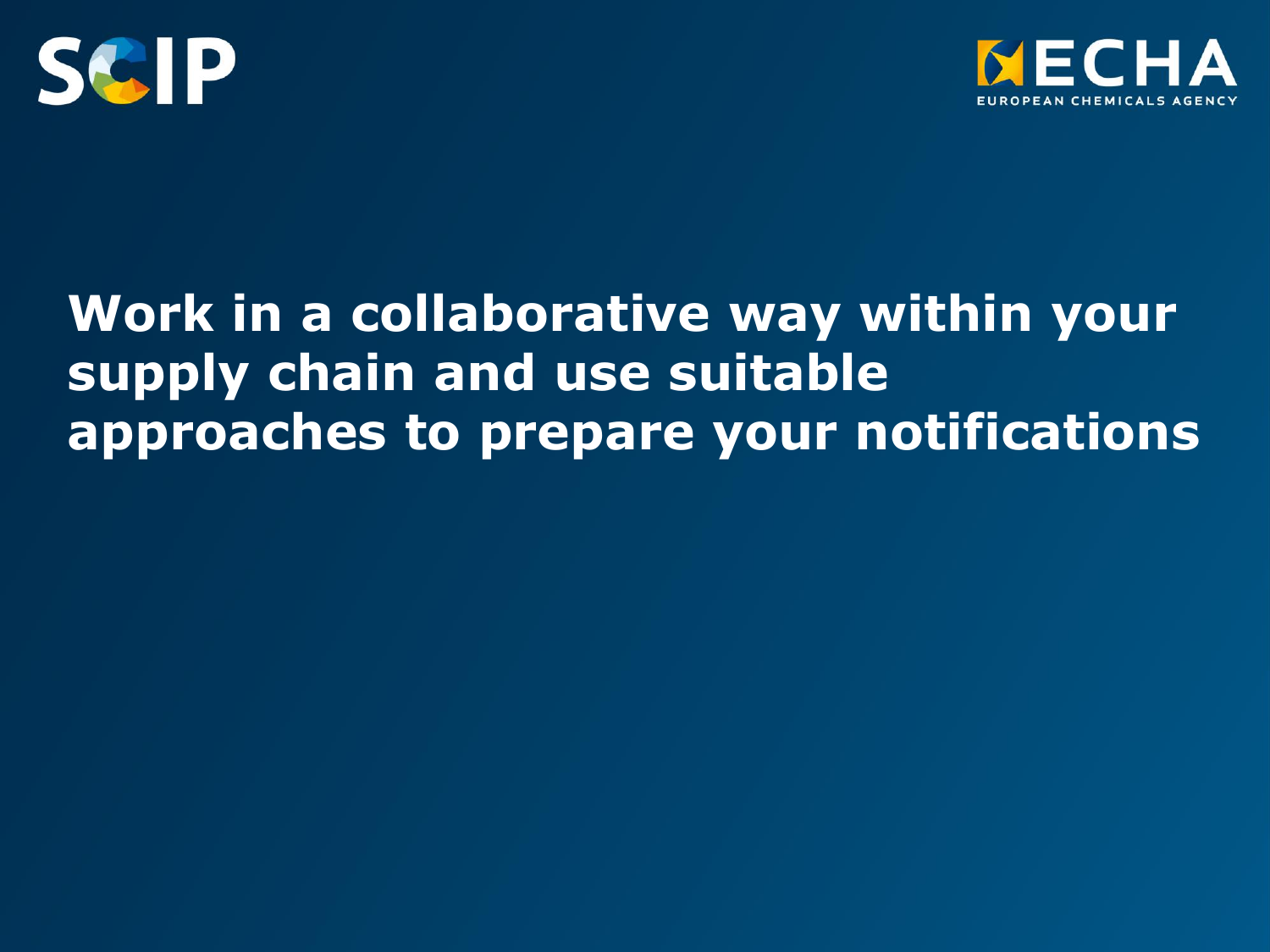





**Work in a collaborative way within your supply chain**  together with your suppliers and customers.

- $\circ$  Use 'referencing' when preparing your notification.
- $\circ$  Facilitate the work of distributors placing your products on the market by allowing them to use the 'Simplified SCIP Notification' (SSN).



**Prepare simpler notifications** by using 'referencing', and following the 'grouping' and 'hierarchy' recommendations from **FCHA** 

o If you are submitting your notifications via system-tosystem (S2S), consider asking your IT service provider to implement features that allow using 'referencing' and 'SSN' and allow you to follow the 'grouping' and 'hierarchy' recommendations from ECHA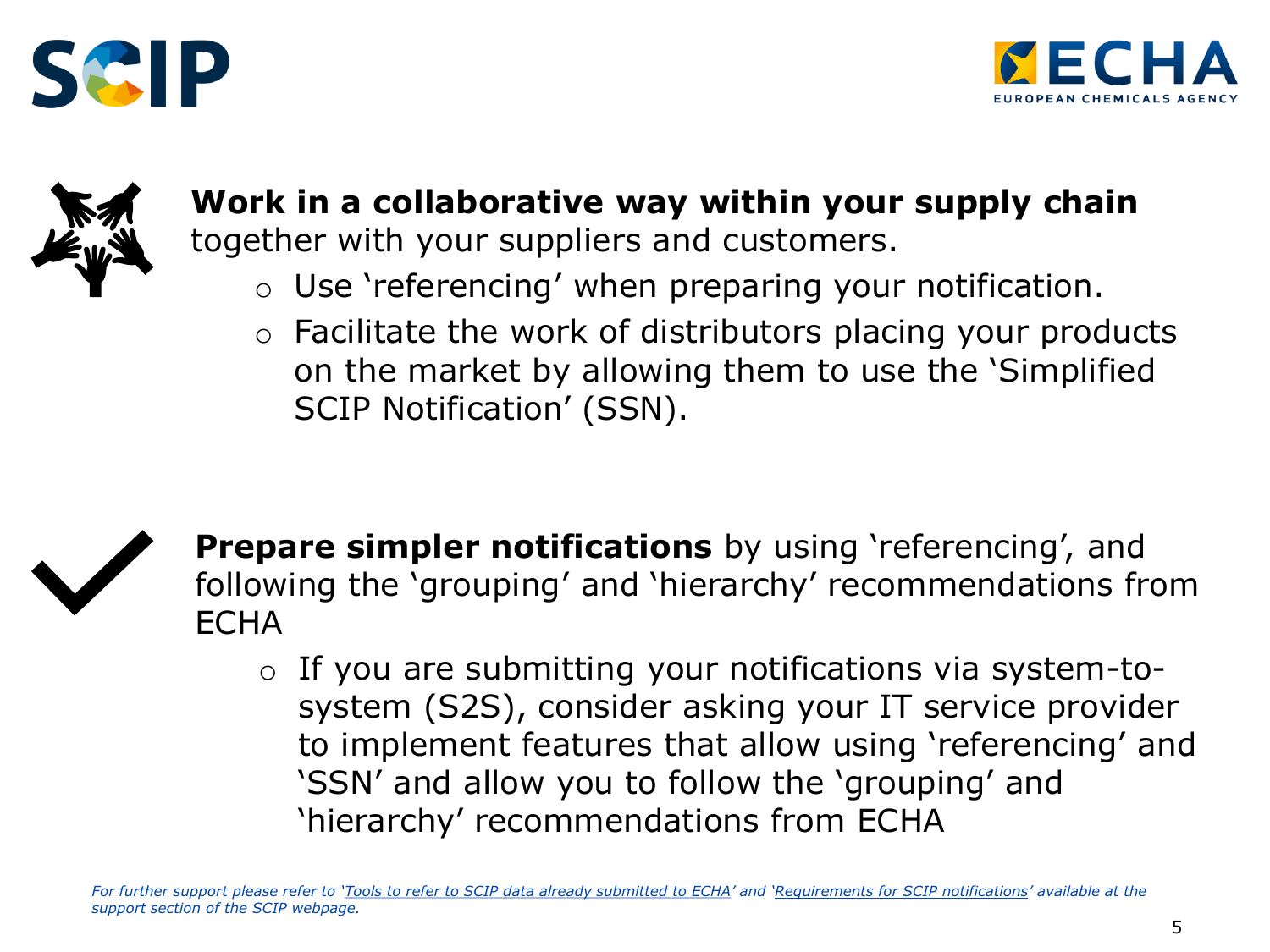



# **Simplify your dossier!**

### **ECHA strongly discourage the creation of SCIP notifications for complex objects with more than 1000 components**\*

- Use 'grouping' or 'referencing' to reduce the complexity of your dossiers and create a clear and simple 'hierarchy'.
- For very complex objects consider adding disassembly instructions, instead of having a very lengthy hierarchy!

*<sup>\*</sup>A component in a SCIP notification can be an article as such that contains the Candidate List substance or a complex object incorporating such an article.*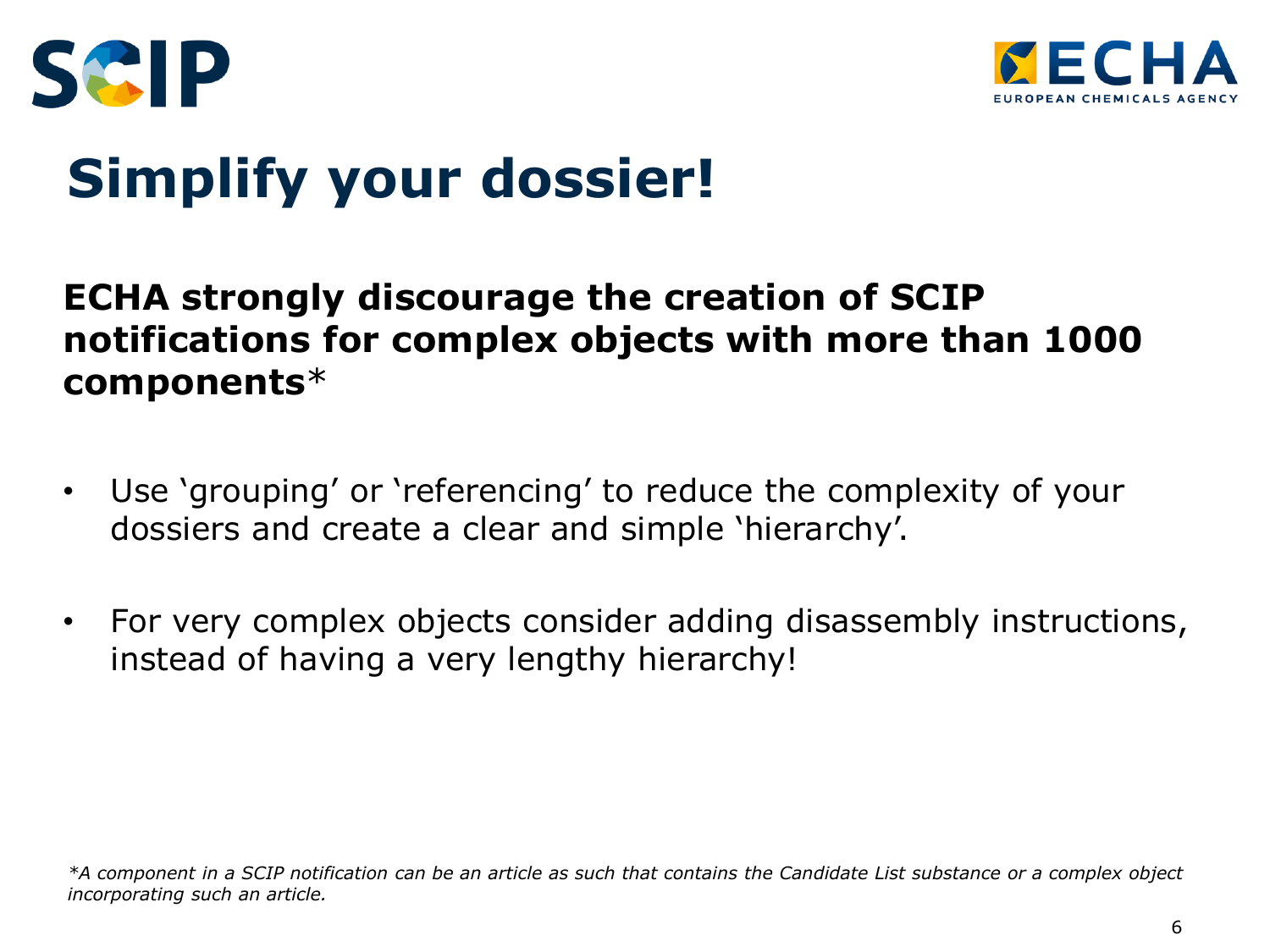



## **Use 'referencing' in complex dossiers**

### **Refer to data (of components):**

- Submitted by your supplier
- Submitted by your own company

### **Benefits:**

- Facilitates data management
- May reduce the complexity of the obligation
- Reduces the need to submit multiple times the same data.
- The update of the data initially submitted (for a component) will update the notifications referring to it.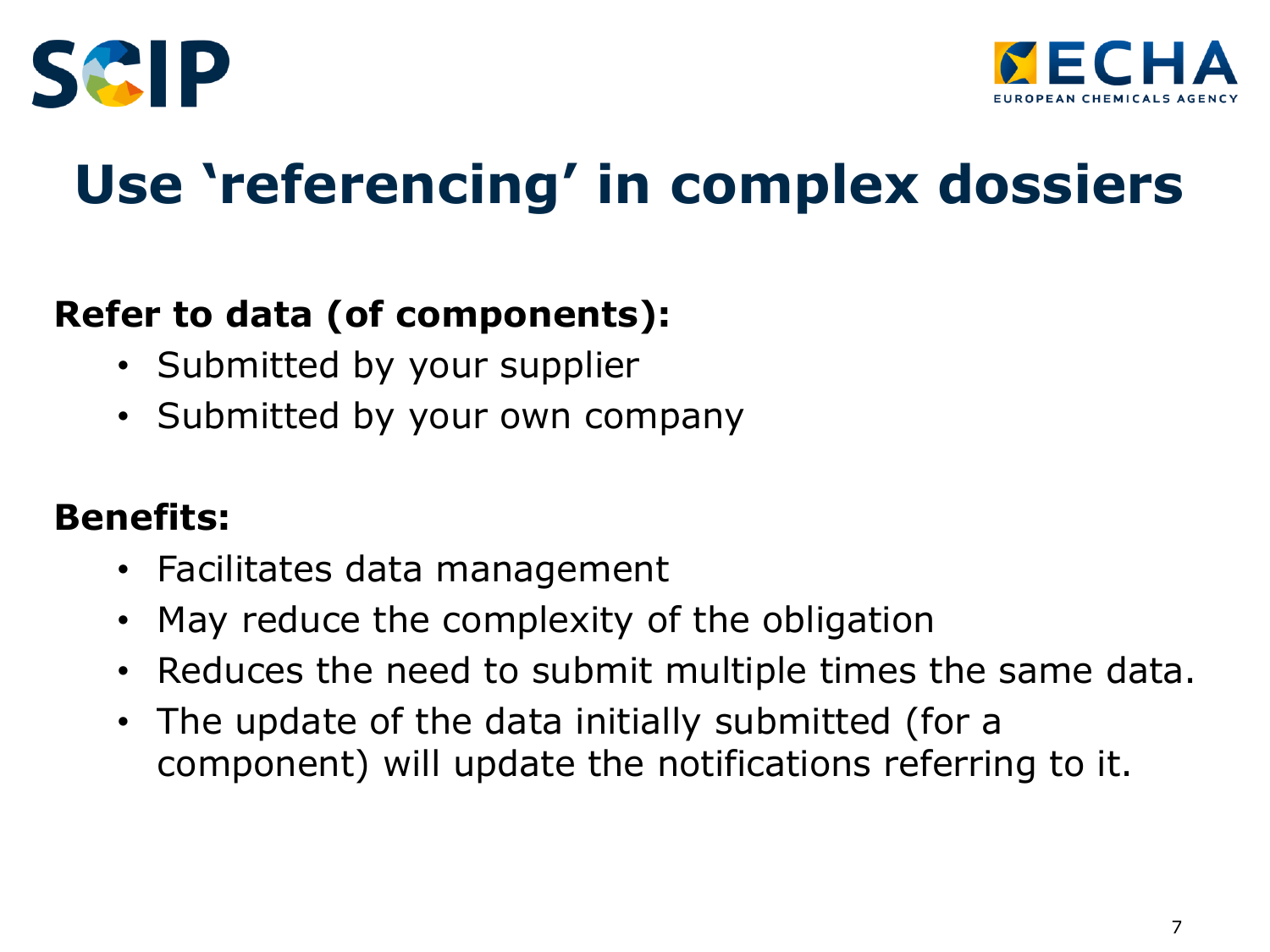



# **Simplified SCIP Notification**

SSN facilitates the fulfilment of the SCIP notification obligation by certain actors, for instance by distributors (who are not importers) within the same supply chain, without preparing a IUCLID dossier.

- If you are a **supplier** of articles, share your SCIP Number.
- If you are a **distributor** of articles, demand the SCIP Number for your products!
- SSN can be used also by companies belonging to the same corporate group!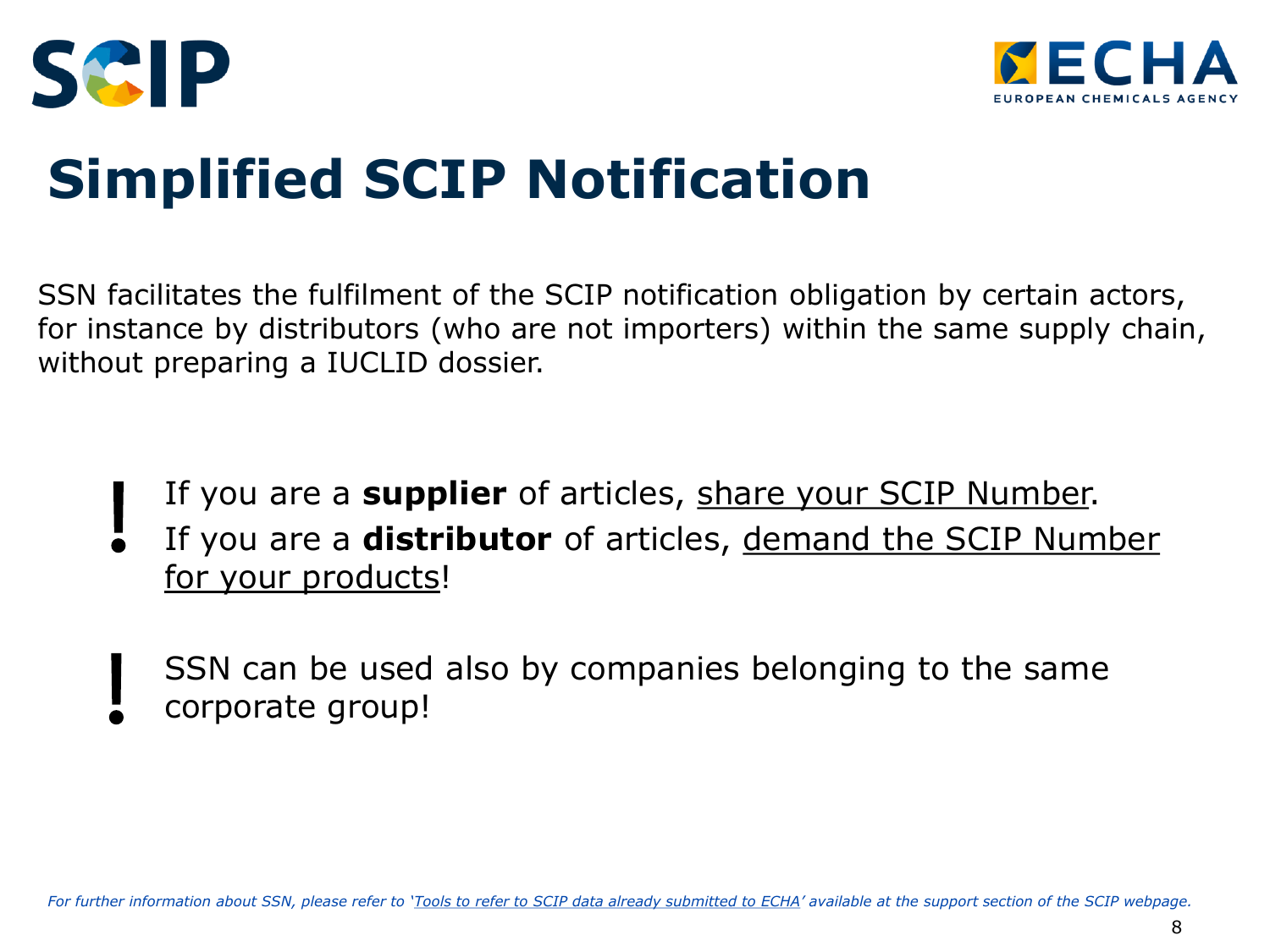



### **Tips to submit a clear and complete SCIP notification**

- Identification of the article/complex object
- Information for safe use
- Report only articles containing Candidate List substances
- Clear and simple 'hierarchy'
- 'Grouping'
- Candidate List substances incorporated in further processing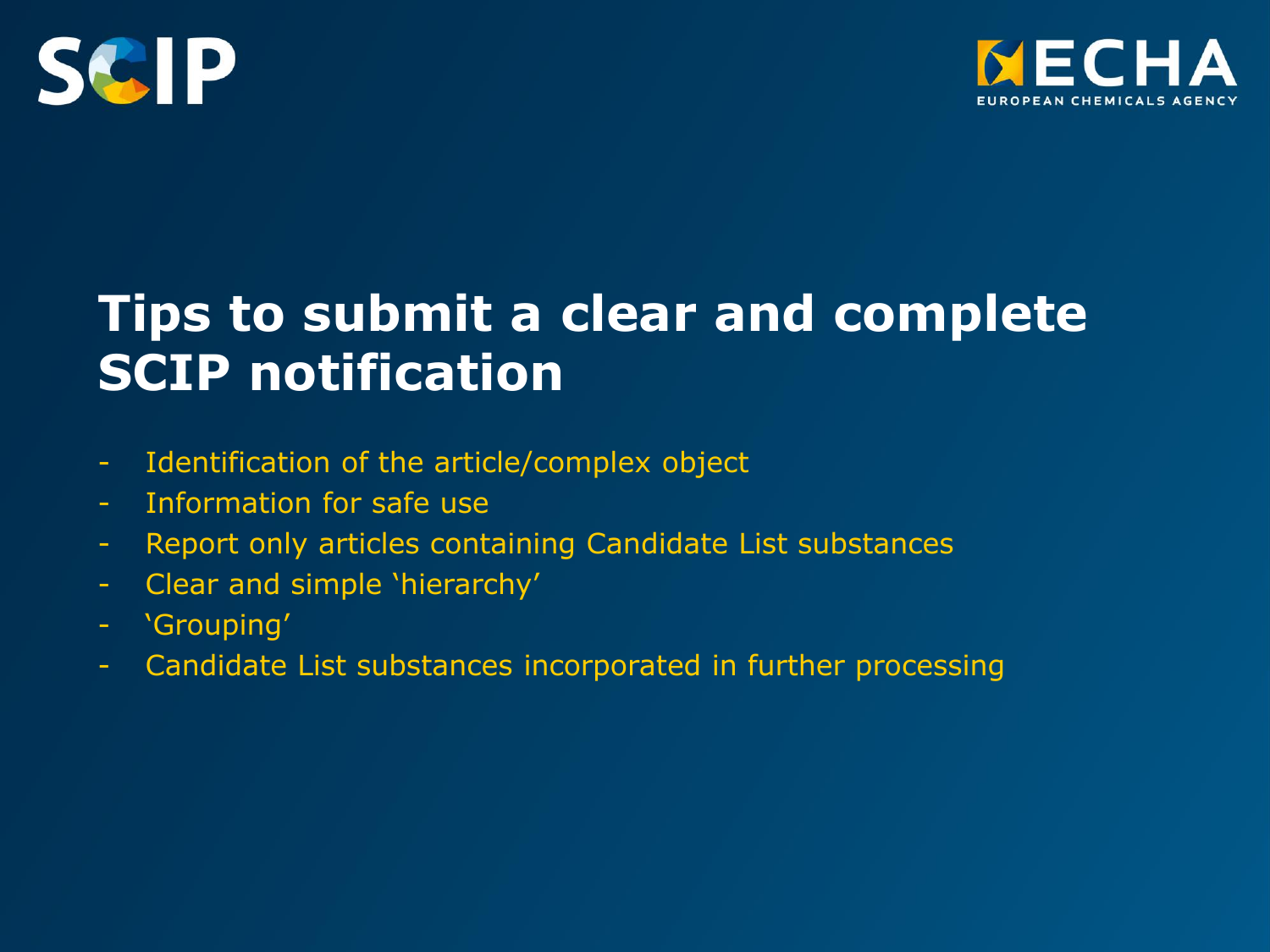



### **The information that needs to be included in a SCIP notification must allow:**

- $\circ$  Identification of the article/complex object
- $\circ$  Identification, concentration range and location of the Candidate List substance(s) present in the article (as such or in a complex object)
- o Information on the safe use of the article (as such or in a complex object), notably information to ensure proper management of the article once it becomes waste

#### **Provide sufficient information to realise the objectives of the SCIP Database**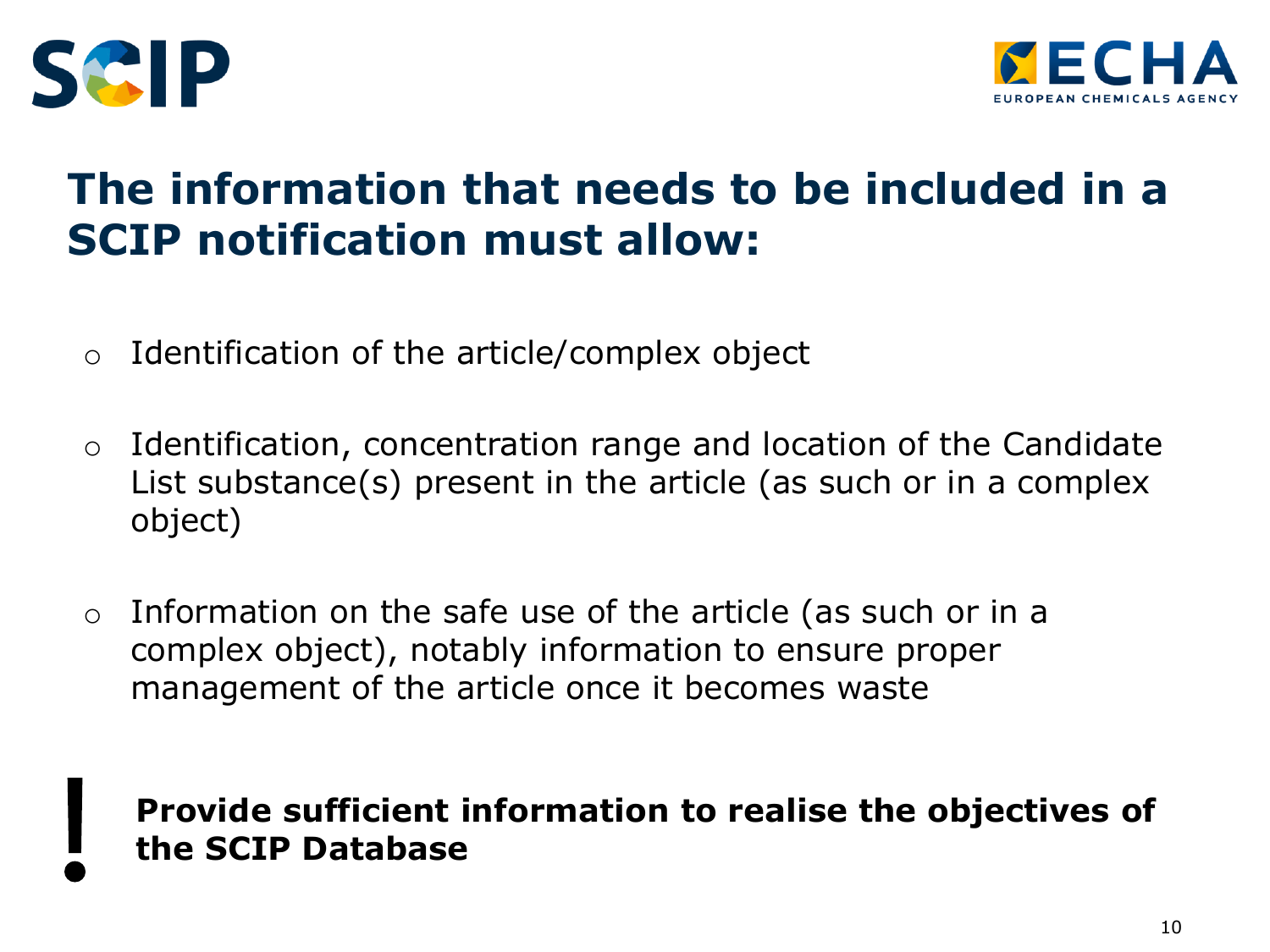



### **Ensure correct identification**



#### Provide a **clear and unequivocal identification** of the article/complex object **to enable searches by SCIP database users!**

(It should allow to distinguish the article/complex object from other articles or complex objects placed on the market, e.g. by including the identification as available on the articles or complex objects, on labels, and/or in catalogues)

- o Include (e.g. **brand, model**) in 'Other names' in addition to the 'Article name'
- o Include **public identifiers** (e.g. EAN, catalogue number) in 'Other article identifiers' in addition to the 'Primary article identifier'
- o Select **accurately** the '**Article category**'
- o Provide:
	- **Characteristics**
	- Picture

### **Please, insert the information in the right field!**

(e.g. do not use the field "characteristics" to report the identifiers of the article).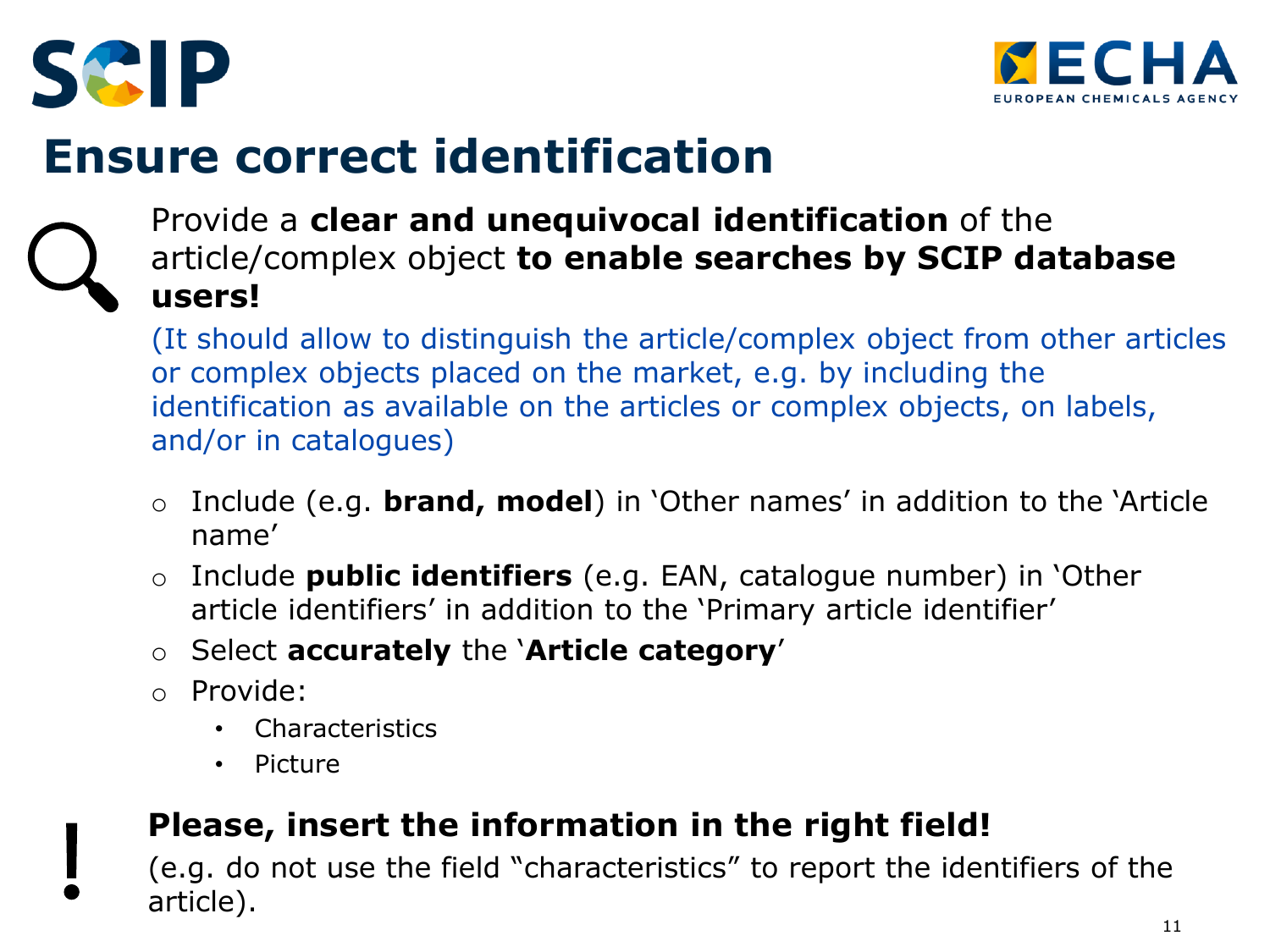



# **Sufficient information for safe use**

**Provide sufficient information** to ensure the safe use of the article over the whole lifecycle of articles, including the waste stage, notably information to ensure proper management of the article or complex object once it becomes waste

#### **Include in your notification:**

- o Identification, accurate concentration range and location of the Candidate List substance in the article
- o Safe use instructions
- o Disassembling instructions

#### **Please, insert the information in the right field!**

(e.g. do not use the field "safe use instructions" to report the location of the SVHC substance).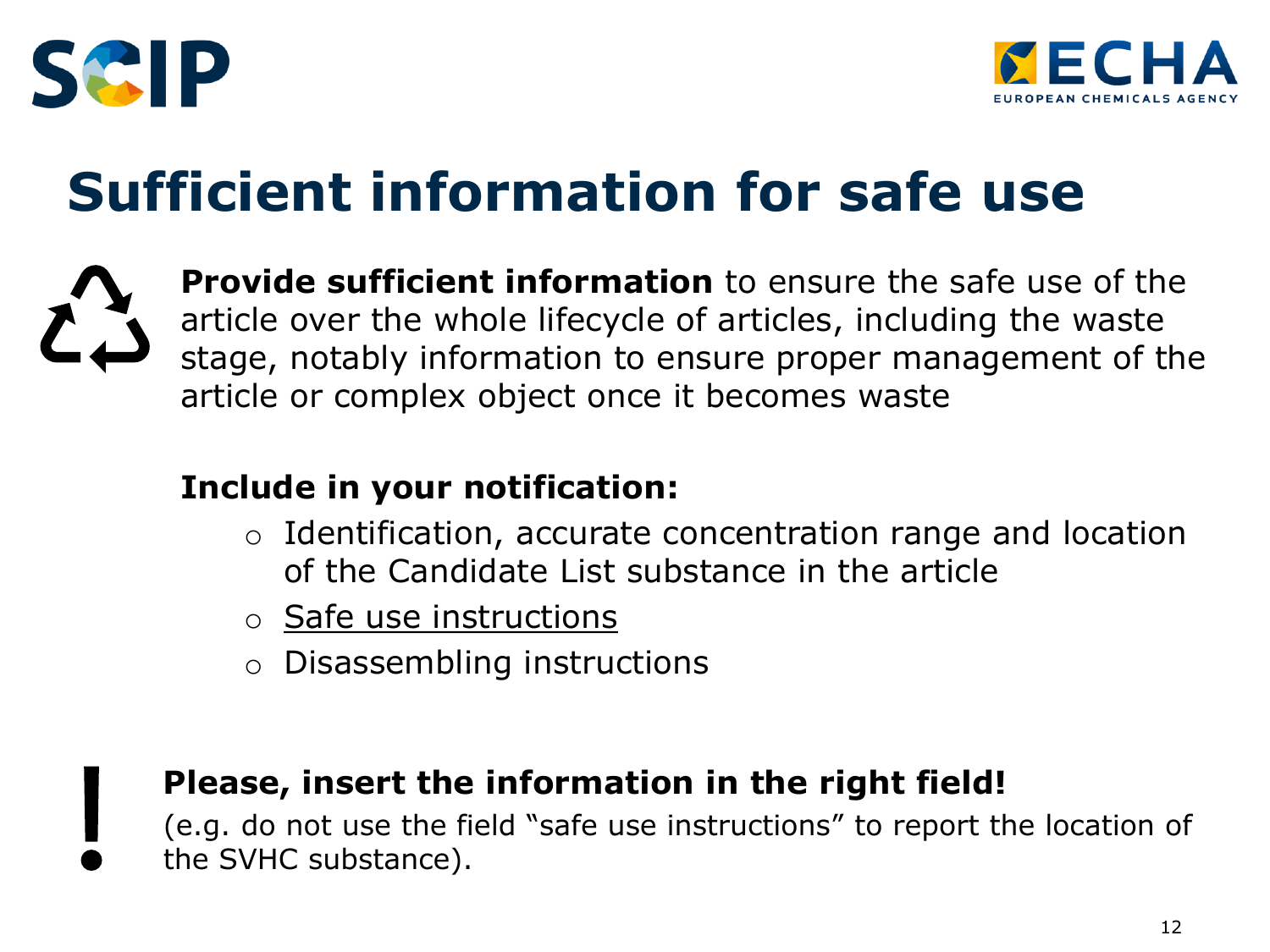



## **Only submit SCIP notifications for articles**

- **The SCIP notification only applies to articles; substances and mixtures are not within its scope.**
	- o The assessment on whether and object is an article or not under REACH needs to be carried out on a case-by-case basis, as explained in Chapter [2 and Appendices 3 and 4 of the Guidance on requirements for](https://echa.europa.eu/documents/10162/23036412/articles_en.pdf) substances in articles and worked examples in published Q&As (e.g. Q&A [1292](https://echa.europa.eu/support/qas-support/qas/-/q-and-a/a63b1943-5c30-81d3-f589-d1283feecae9)) on ECHA website.
	- $\circ$  It is your responsibility as manufacturer/producer, importer, or other supplier (e.g. distributor) to make a decision based on that assessment.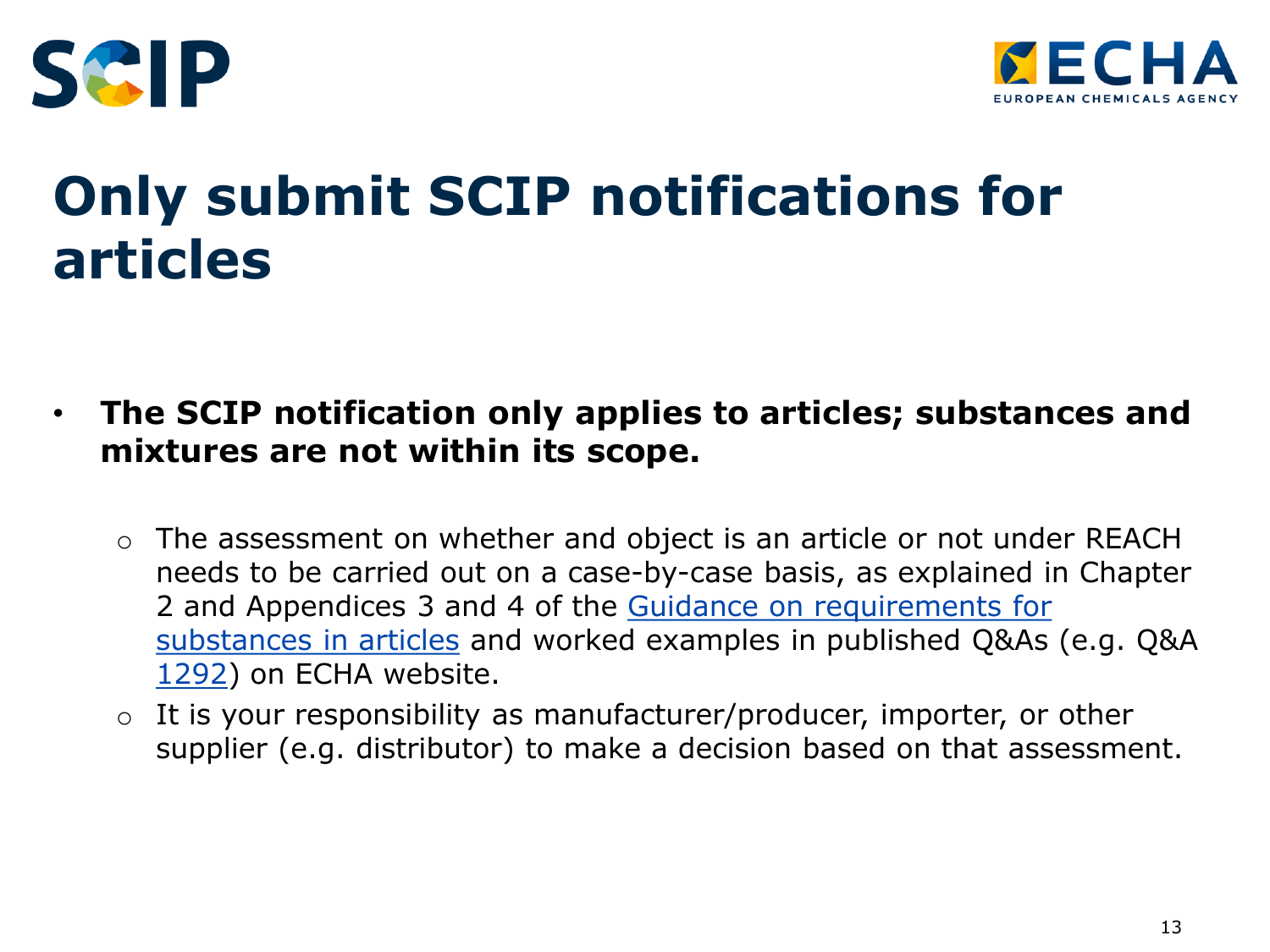



# **Only submit notifications for articles containing SVHCs on the Candidate List**

- **The SCIP notification only applies to articles containing SVHCs on the Candidate List.**
	- o For example: Boron (e.g. diboron trioxide, boric acid and disodium tetraborate) and lead (e.g. lead oxide) substances in the Candidate List used in the production of a **glass article** may not be present as such in that final glass article. In such cases, there is no obligation to submit a SCIP notification for that article, nor to communicate information down the supply chain under Art. 33 of REACH.
		- It remains the responsibility of companies to assess for their specific use of the Candidate List boron and lead substances whether these are completely transformed into glass in the manufacture of the glass substance and are not present as such in the final glass article.

We invite you to consult the Q&A [1218](https://echa.europa.eu/support/qas-support/qas/-/q-and-a/b8dcef4b-fcbe-1e83-5037-711669a513cb) (*Do I need to notify and communicate information down the supply chain for certain boron substances included in the Candidate List, which are involved in the production of boron glass articles but not present as such in these articles?*) which has been developed when certain boron substances are involved in the production of boron glass articles. Similarly to the case covered by that Q&A, certain lead substances (e.g. lead oxide) included in the Candidate List may be involved in processes leading to the production of articles containing a 'glass' substance. In these processes, the lead substances may be first chemically transformed into a manufactured glass substance. The glass substance is subsequently processed into articles. In many cases, the lead substances are completely transformed and are not present as such in the final glass article.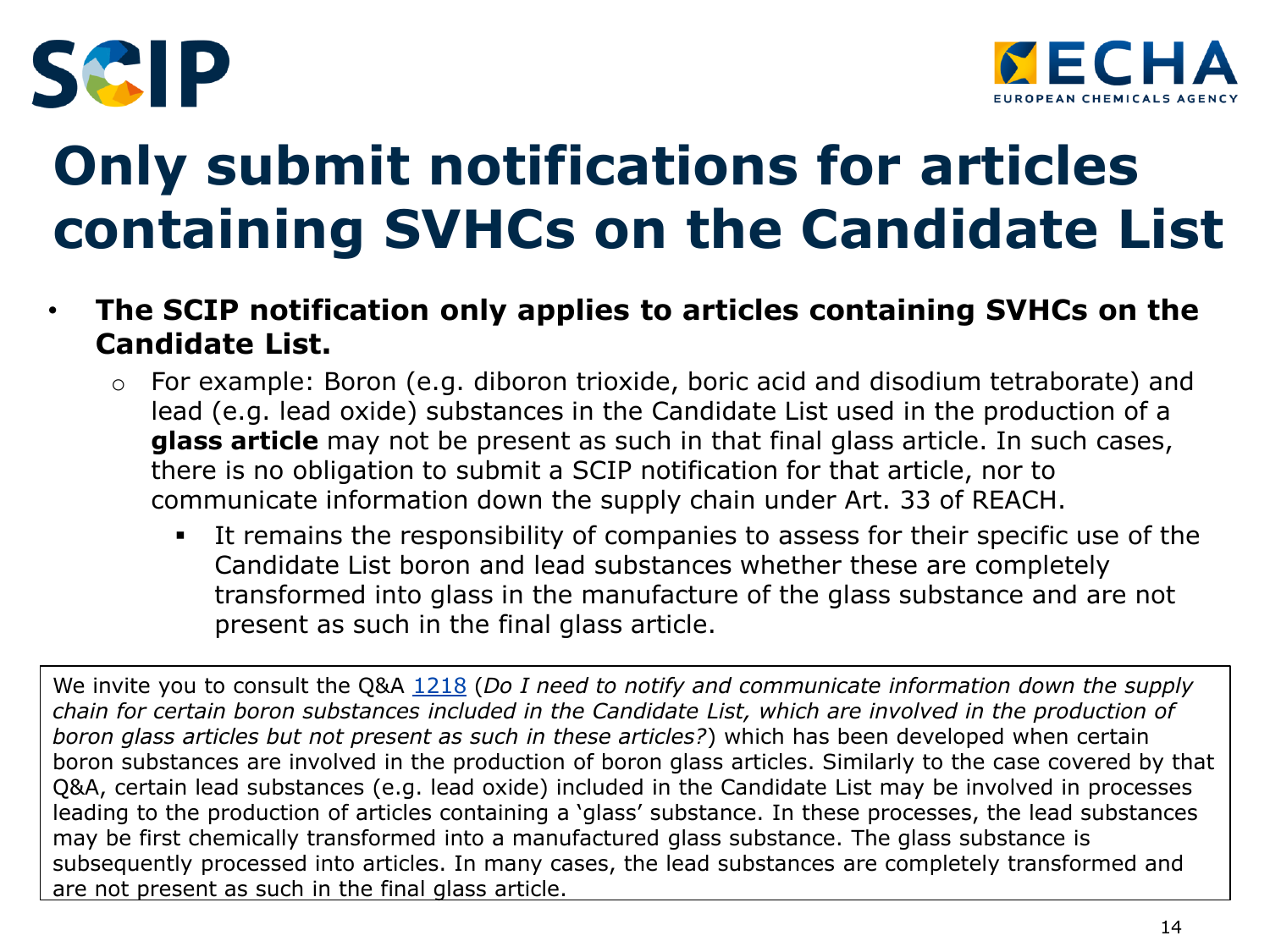



## **'Hierarchy' in a complex object – Only the sufficient number of layers**



Include **only** he **lowest number of layers** of components and subcomponents of a complex object (**'hierarchy' length**) necessary to **allow** the **identification** and **'location'** of the **article** containing a Candidate List substance within the complex object by a SCIP database user

The hierarchy for a complex object must be constructed based on practical considerations to include the lowest number of layers that reflect the incorporation of the articles in subcomponents, as well as the incorporation of the subcomponents and components in that complex object at each assembling stage.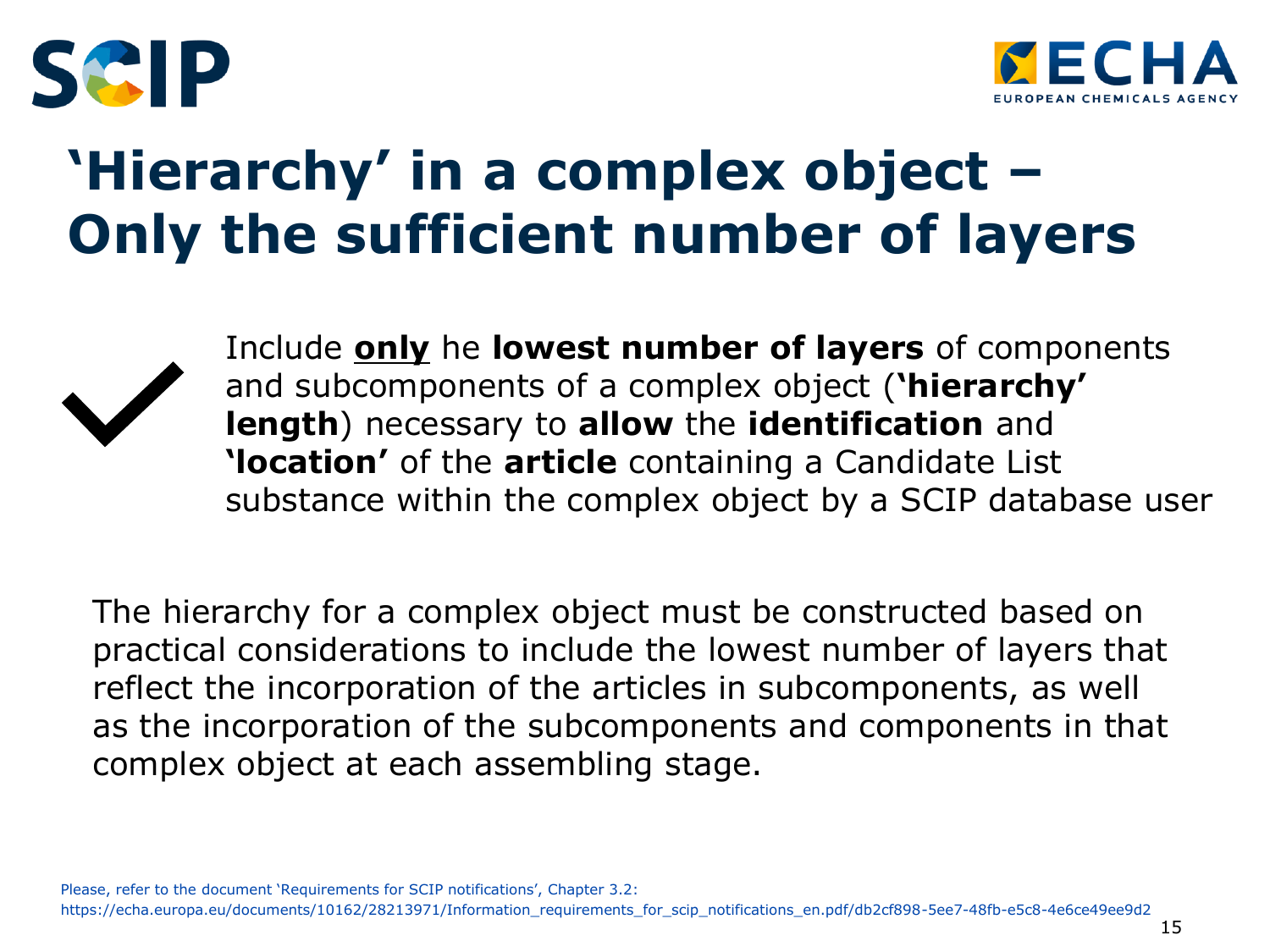



## **Appropriate hierarchy depth**

#### **Target a good balance between 'granularity' and key information!**

Too many layers may not provide useful information. Focus on providing clarity concerning the 'location' of the article containing the Candidate List substance.

• Create a clear and simple structure: a very complex hierarchy does not necessarily bring any benefit to the users of the database and for the purposes of the SCIP Database!

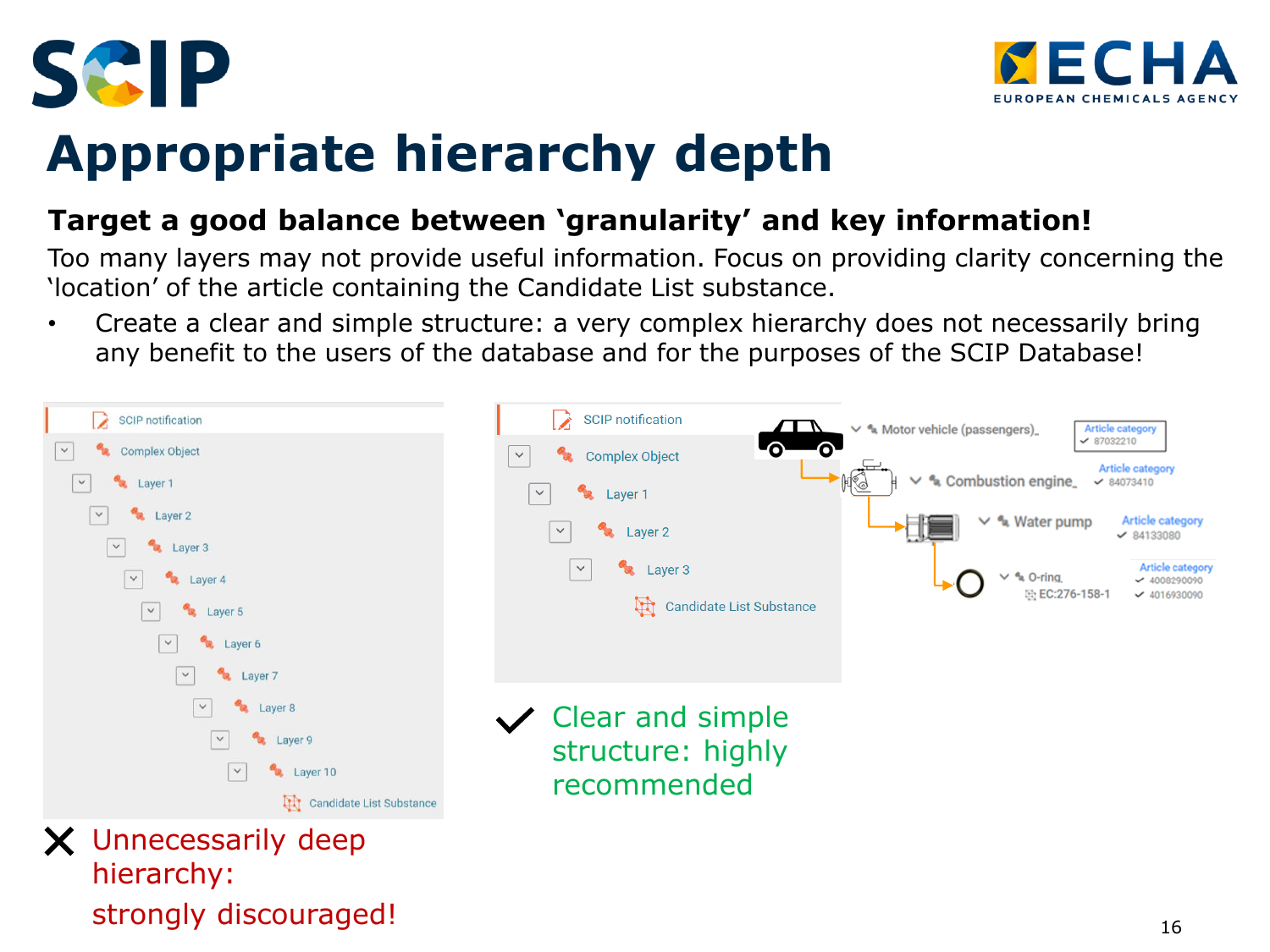



# **'Grouping'**

#### *Quasi-identical* **articles and complex objects placed on the market may be grouped in one SCIP notification.**



#### **Do not submit the same information multiple times!**

Do not make submissions for each unit of an article or complex object! Group your units using the *quasi-identical* criteria.



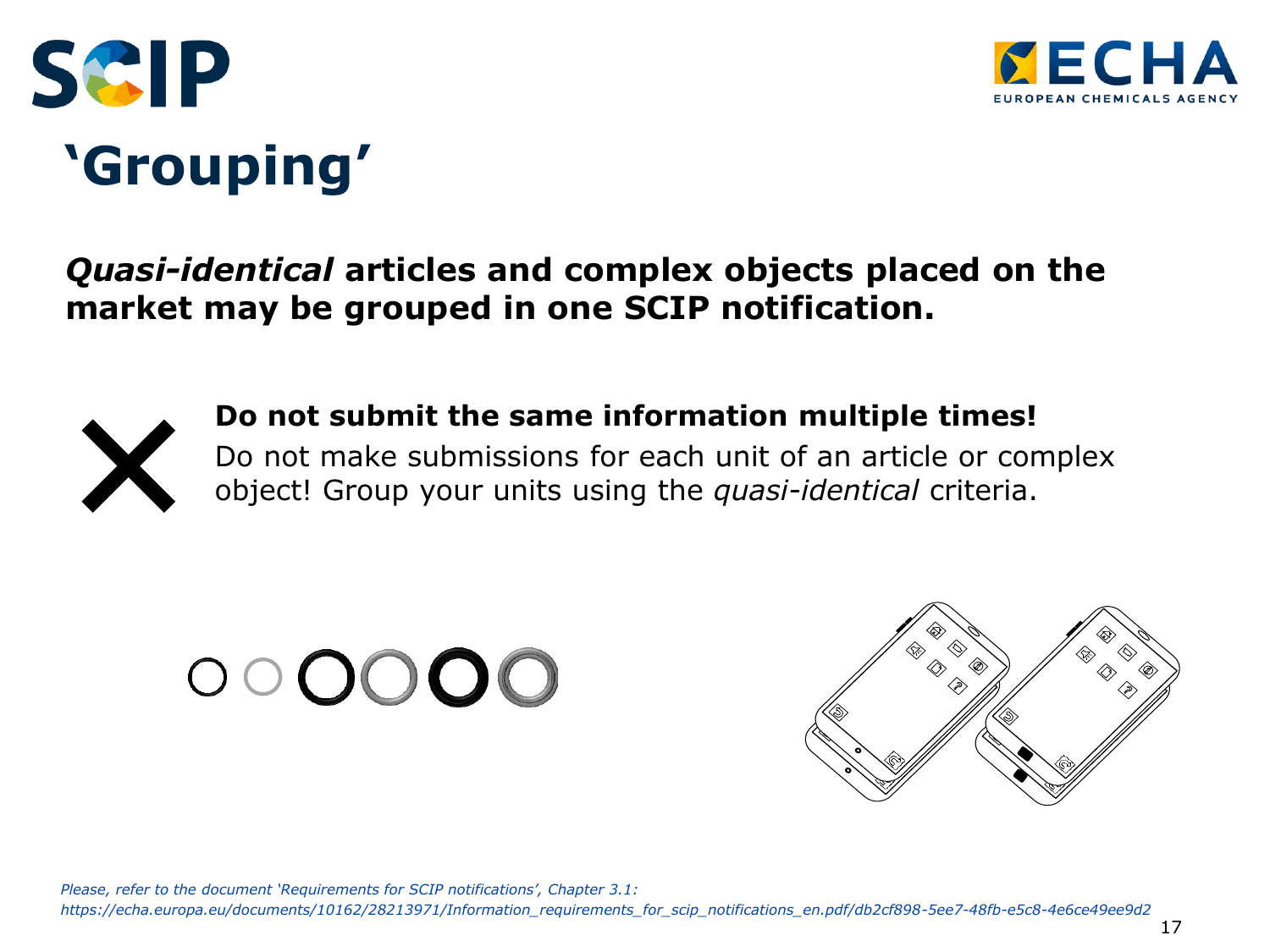



## **Managing the identification when using 'grouping'**

*Quasi-identical* articles and complex objects can be grouped in the same SCIP notification, but it requires the inclusion of the necessary elements for the identification of each individual subgroups, for example:

- o under 'Other names' (e.g. brand and model)
- o under 'Other article identifiers' (e.g. Catalogue number, EAN)

| Other article identifiers<br>+ New item |             |            |  |
|-----------------------------------------|-------------|------------|--|
| #                                       | <b>Type</b> | Value      |  |
| 1                                       | item number | 15x2.0B RJ |  |
| $\overline{2}$                          | item number | 15x2.0G RJ |  |
| 3.                                      | item number | 20x3.5B RJ |  |
| 4                                       | item number | 20x3.5G RJ |  |
| 5                                       | item number | 20x5.0B RJ |  |
| 6                                       | item number | 20x5.0G RJ |  |



| <b>Article Name</b>                             | smartphone       |
|-------------------------------------------------|------------------|
| Other Names: brand                              | <b>BRAND1</b>    |
| Other Names: model                              | 100F             |
| Other Names: brand                              | <b>BRAND 2</b>   |
| Other Names: model                              | ABC <sub>5</sub> |
| Primary Article ID: item number                 | CCF 44499-99-57  |
| Other Article ID: EAN (European Article Number) | 3334445551234    |
| Other Article ID: EAN (European Article Number) | 1234567891019    |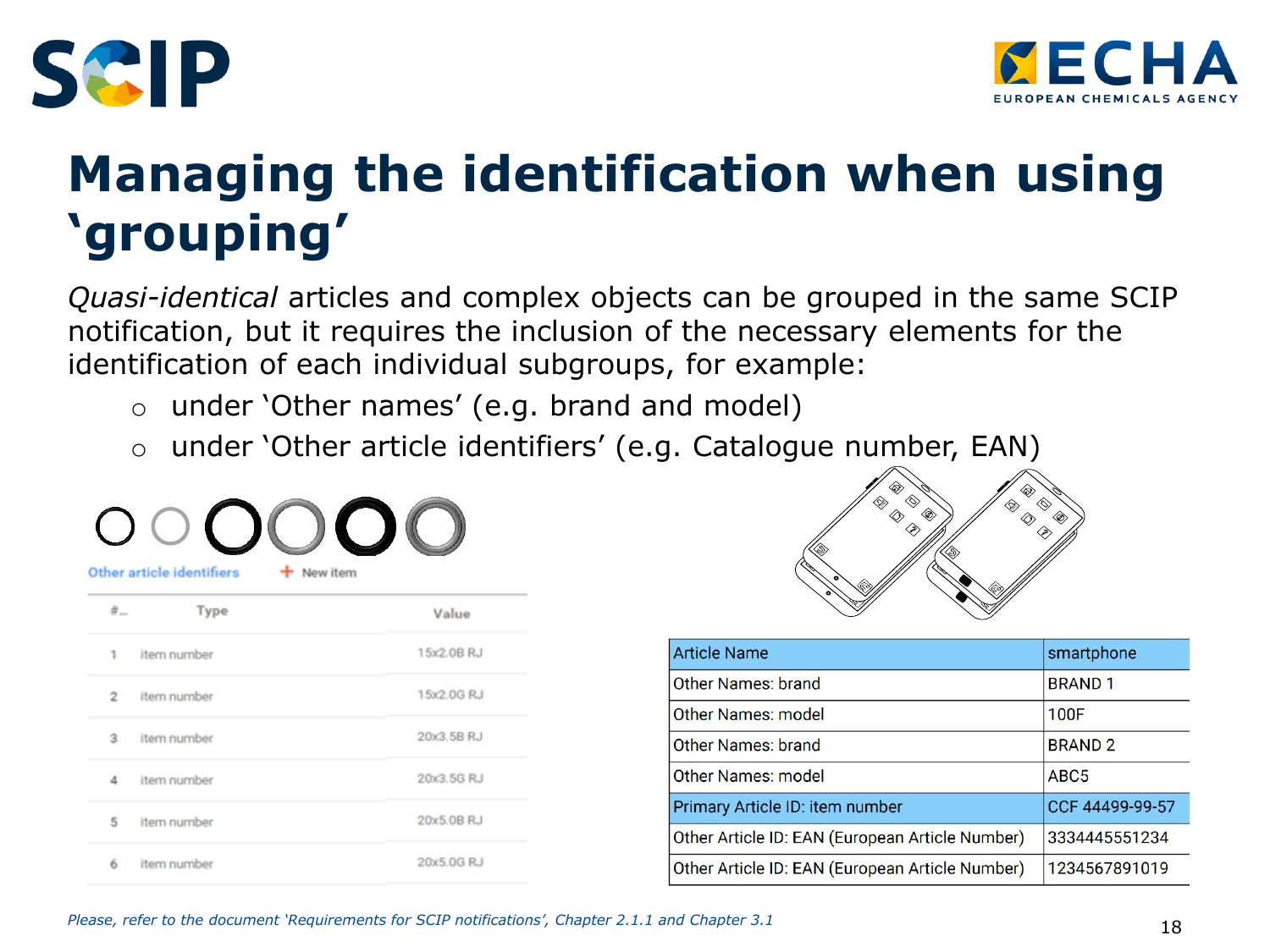



## **Candidate List substance incorporated in a further processing step**

*Potentially applicable to scenarios II to IV in Table 5 of the [Guidance on requirements for substances in articles](https://echa.europa.eu/documents/10162/23036412/articles_en.pdf) (SiA Guidance)*

**Scenario II: Candidate List substance as such or in a mixture used for joining two or more articles (complex object)**



*Please, refer to the document 'Requirements for SCIP notifications', Chapter 2.3.1.3*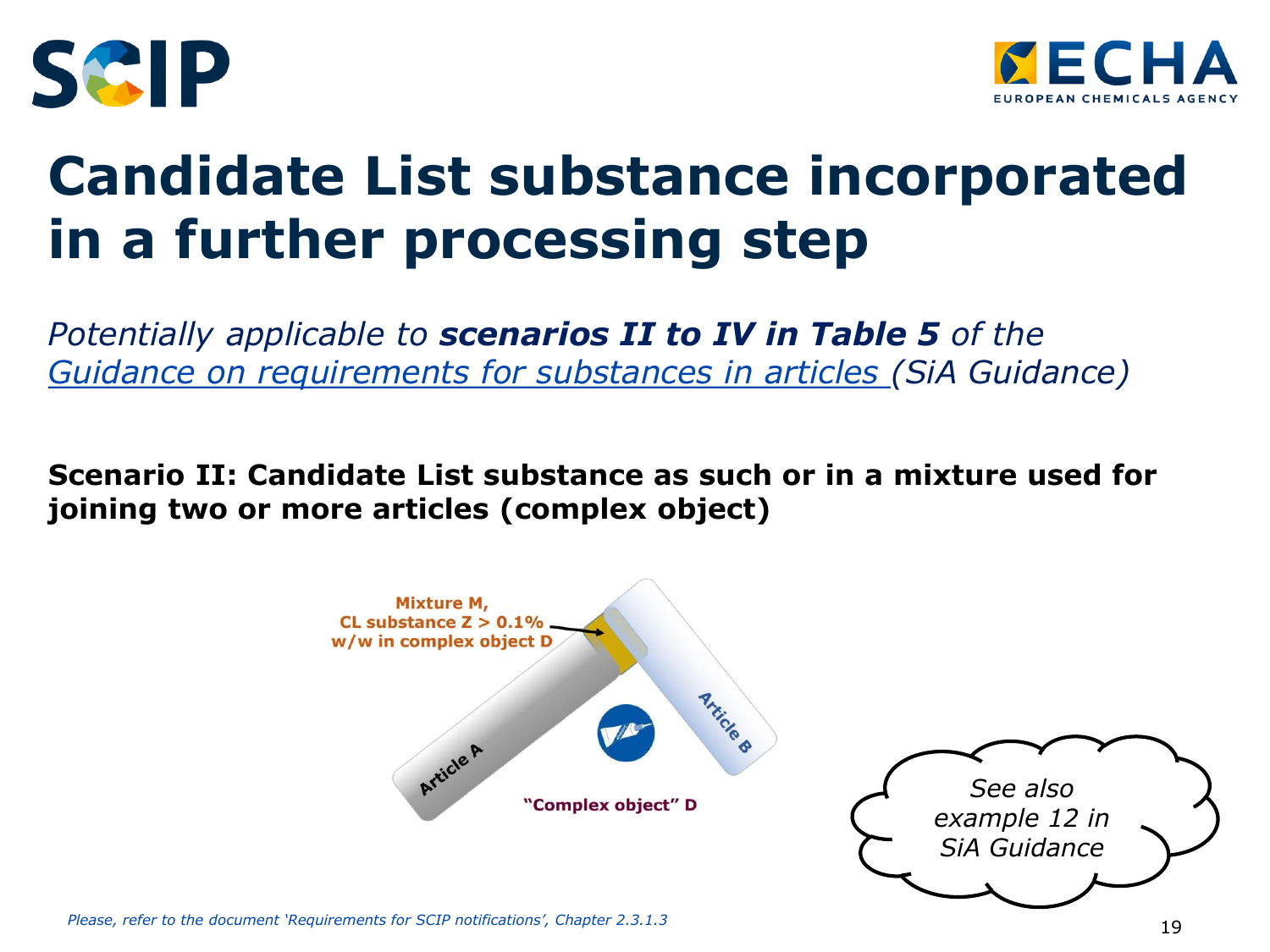



**Example 1**

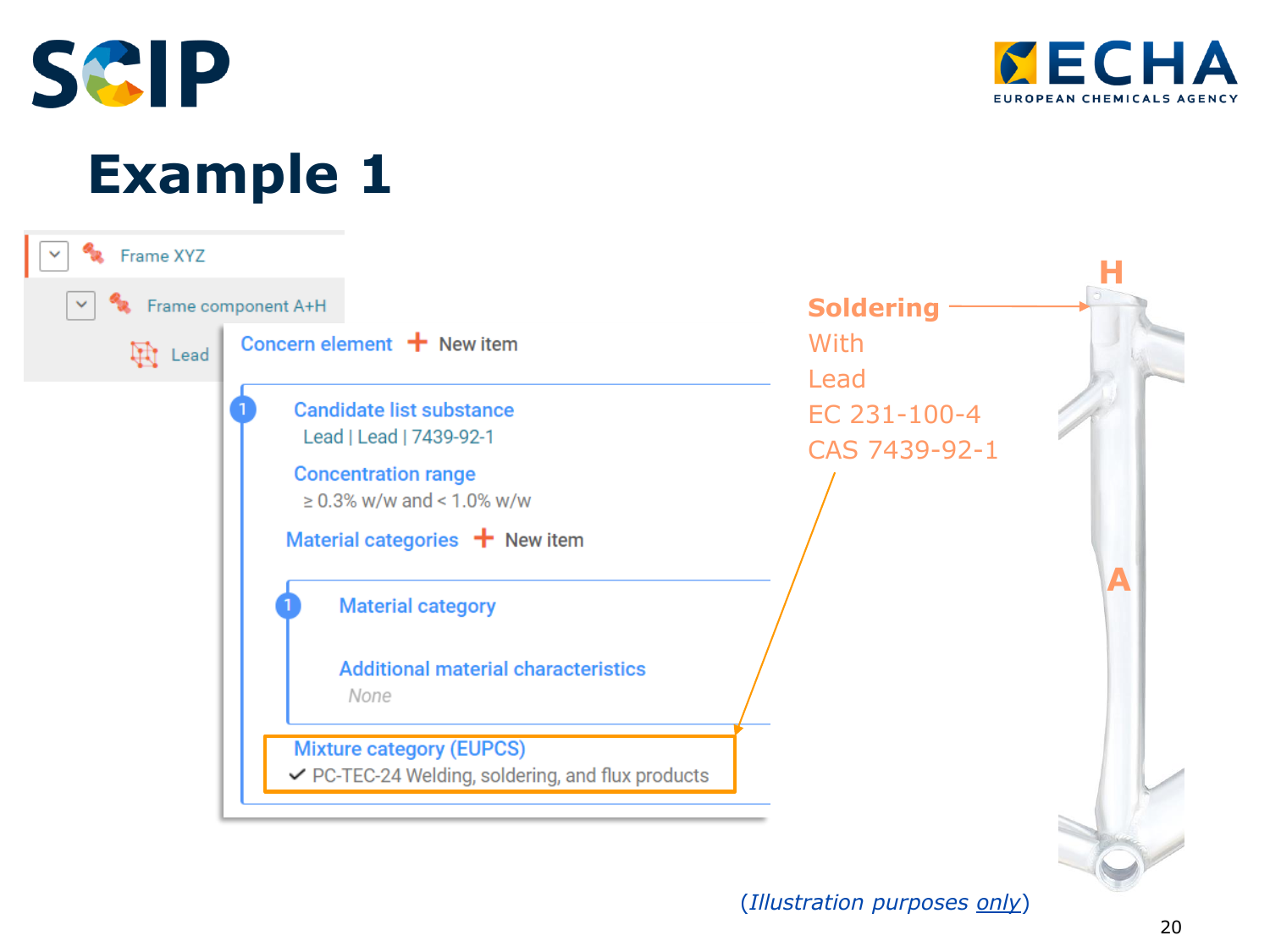



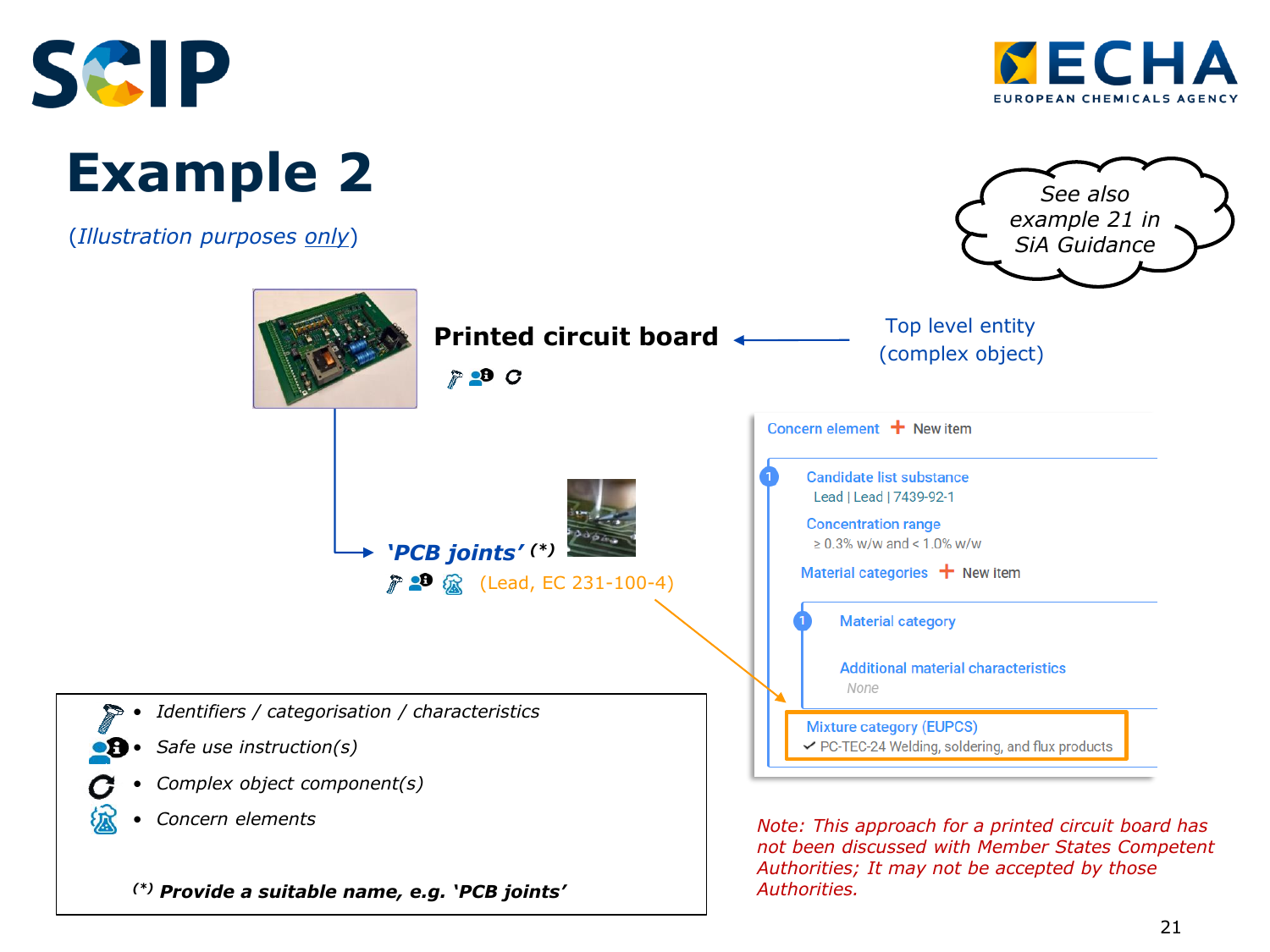



### **Additional tips**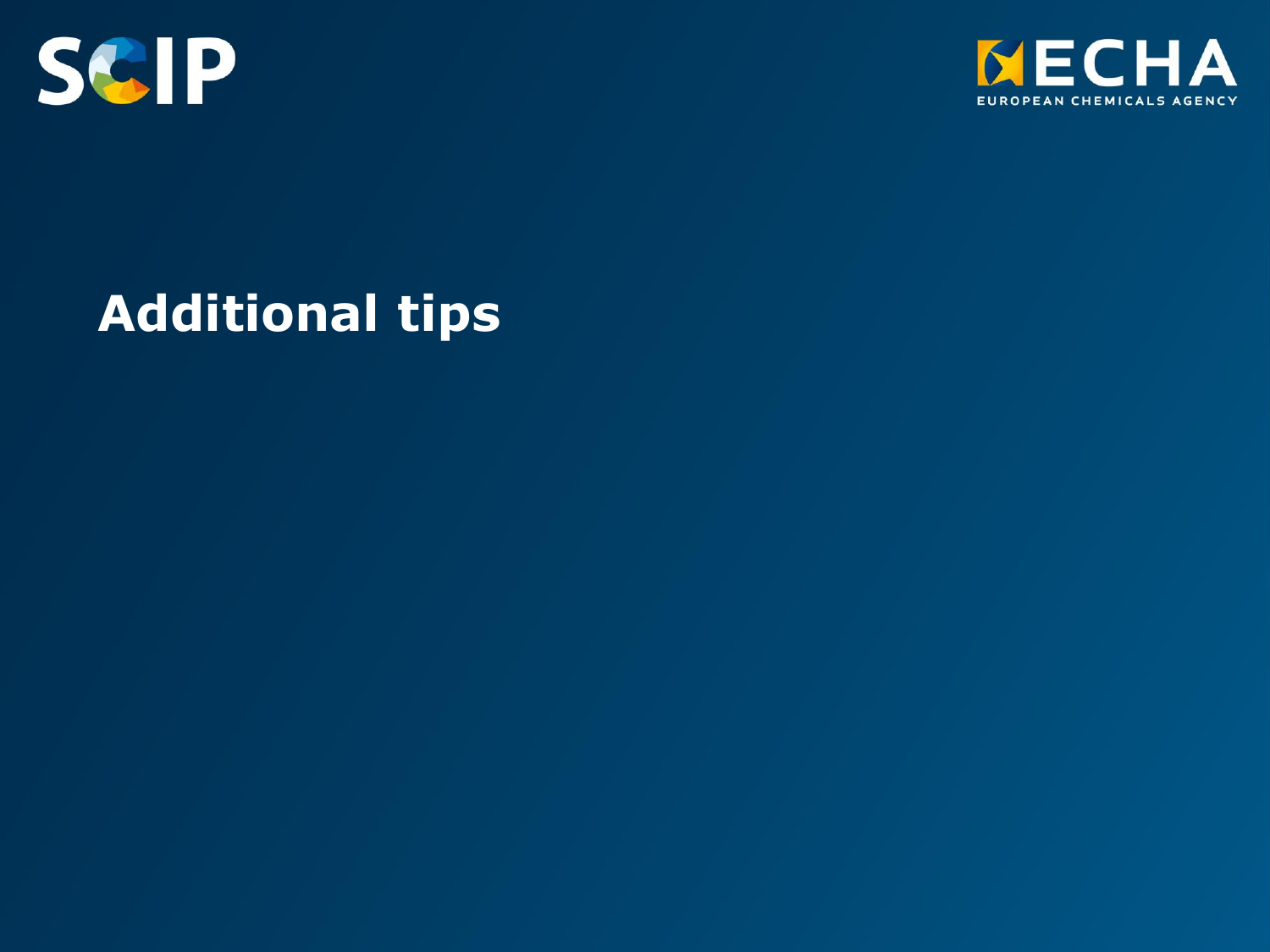





**Validate your dossiers** using the 'validation assistant' in IUCLID before submitting your notification! If you are submitting via S2S, please validate "representative" dossiers in IUCLID.

Become familiarised with the **validation checks** that are implemented in the ECHA Submission Portal in addition to those available in IUCLID.

#### **NECHA**

Validation rules for SCIP notifications October 2020

**Please, avoid to submit updates to correct minor mistakes!** Instead, ensure the quality of the data before submitting your notification.

**Also, avoid to submit notifications by mistake:** ECHA is not able to delete submissions, neither prevent their dissemination.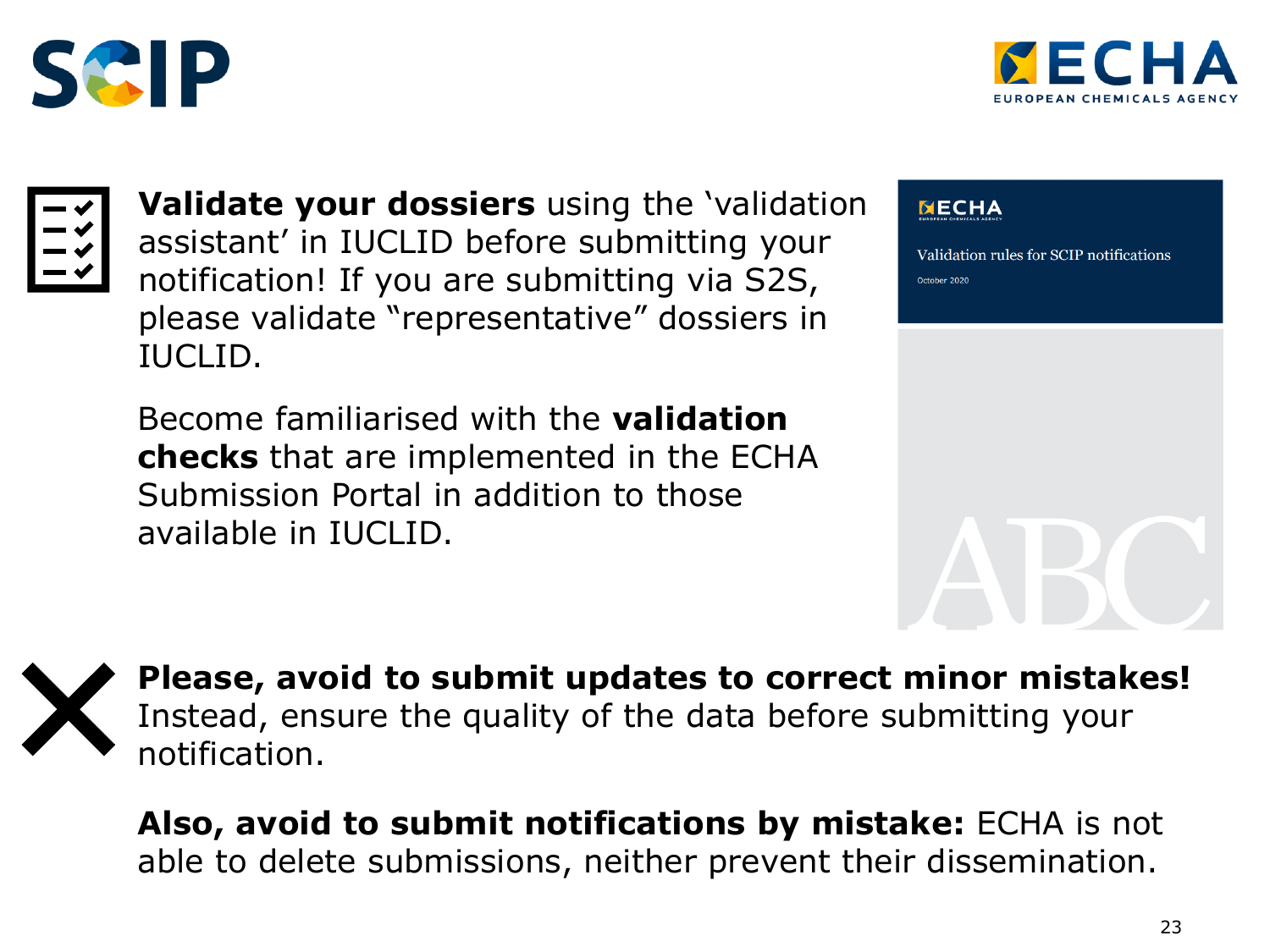



### **You are responsible for your own information!**



**Be transparent!** While ensuring compliance, make efforts to submit and structure your information in a clear and understandable way that is useful for the intended users of the SCIP Database.



**Keep in mind your company's image and reputation!** The publicly available information in the SCIP database will potentially be subject to scrutiny by the users of the database, namely waste operators, consumers, NGOs representing the interests of consumers, and Member States Authorities.

*Please, refer to the document 'Requirements for SCIP notifications', Chapter 2.4*



SCIP notifications without complete information in addition to the mandatory fields are potentially not compliant and may not fulfil the SCIP objectives

(e.g. articles or complex objects placed on the market for consumers) *Please, refer to the document 'Requirements for SCIP notifications', Chapter 2.1.1*